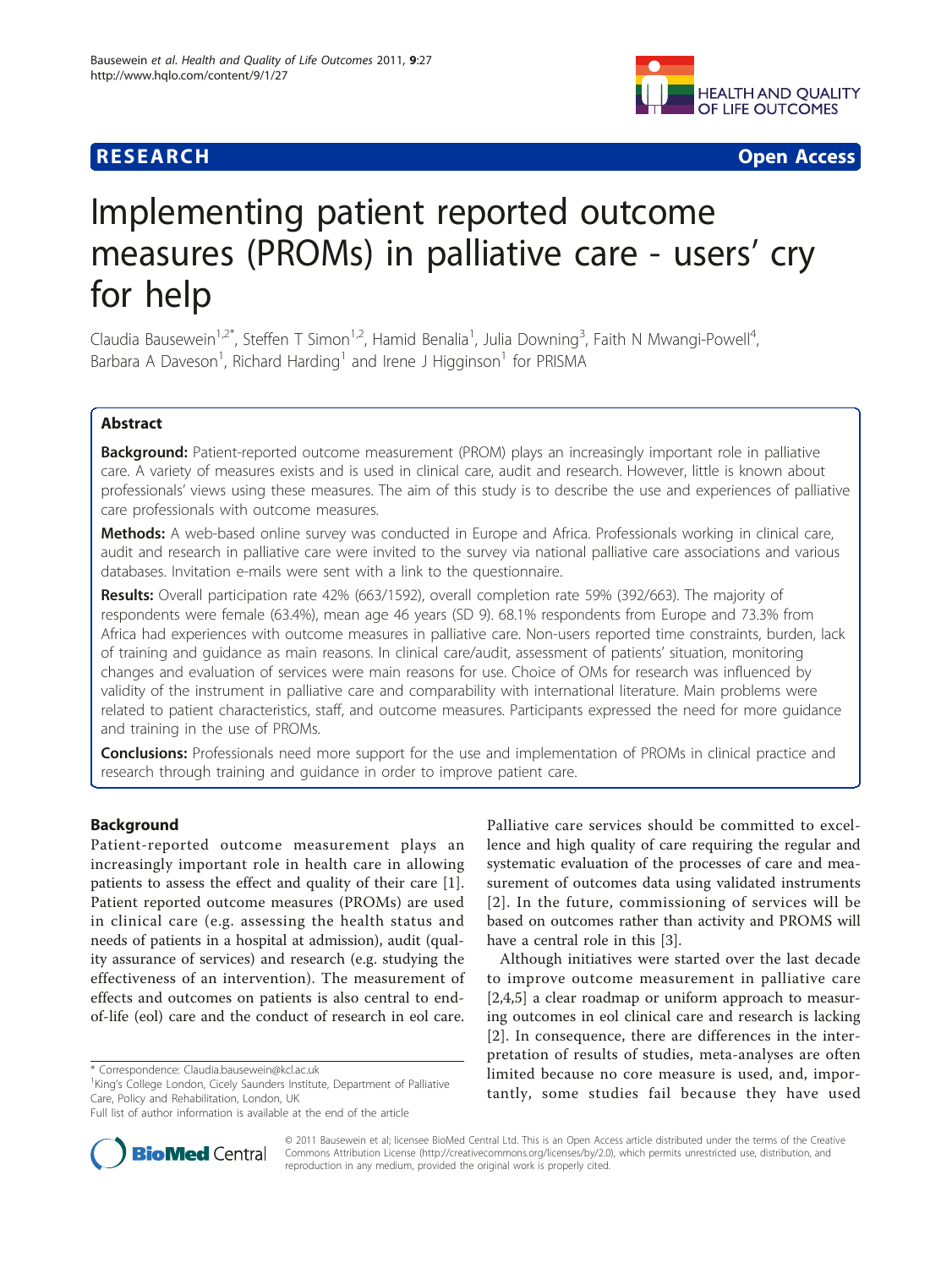inappropriate measures without adequate responsiveness to change. In clinical care, formalised assessments of patient-reported outcomes may increase clinicians' attention to patient concerns which are often overlooked [[6](#page-9-0)]. Recent reports from a clinical workshop indicate that assessment and measurement are important domains, and form a priority area in eol research [[7\]](#page-9-0). Thus, within the midst of an increasing ageing European population, and a continued underspend (0.5%) in eol cancer research [[8\]](#page-9-0), a common approach regarding outcome measurement is urgently required.

Professionals play a central role in the utilisation of PROMs, but besides a few studies on professionals' knowledge of quality of life instruments [\[9](#page-9-0)-[11](#page-9-0)] little is known about their experiences in the selection and implementation of PROMs in clinical care and research. However, their views can give important insights how outcome measurement could be promoted and harmonised.

PRISMA ("Reflecting the Positive diveRsities of European prIorities for reSearch and Measurement in endof-life cAre") is a three-year project funded by the European Commission with a focus on co-ordinating outcome measurement in palliative care [[12](#page-9-0)]. One of the aims is to map and harmonise approaches and experiences in eol care measurement. Within PRISMA, one programme of activities concentrates on the experiences of professionals using PROMs in eol care, and on two widely used outcome measures in particular, the Palliative Care Outcome Scale (POS) and the Support Team Assessment Schedule (STAS). The STAS is a tool to evaluate the work of palliative care support teams measuring patient symptoms, anxiety and insight, family anxiety and insight, quality of communication with health care professionals and carers, and need for practical support [[13\]](#page-9-0). The POS consists of ten items assessing physical symptoms, emotional, psychological and spiritual needs, and provision of information and support both from a patient's and professional carer's perspective [[14\]](#page-9-0). Although PRISMA is a European project, one of the members is the African Palliative Care Association (APCA), as research and outcome measurement play an important role in the young history of African palliative care [\[15\]](#page-9-0).

We report here a study aimed to describe the use and experiences with PROMs of professionals working in palliative care in Europe and Africa. In particular we aimed to describe:

1. reasons of those not using PROMs in palliative care;

2. practice of use (purposes, frequencies etc.) of PROMs in clinical care/audit and research;

3. views of users regarding advantages and challenges of using PROMs;

4. participants' views on further development of PROMs.

Our study responds to the call for harmonising research and best practice across Europe, and in doing so addresses an urgent need for improved measurement in eol care.

## Methods

A web-based online survey was conducted following the Checklist for Reporting Results of Internet E-Survey (CHERRIES) [[16\]](#page-9-0). Survey development included expert review within the PRISMA group, and the electronic version was piloted in seven European countries (Austria, Germany, Italy, Netherlands, Norway, Portugal and UK) with 20 professionals working in palliative care.

The questionnaire included questions on:

- use of tools in general including questions for those not using tools;
- use of tools and PROMs in clinical care/audit and research (purpose, selection, frequency of use, problems and advantages using tools, overall experience);
- further development of tools and resources (characteristics of ideal tool, content of web-based resources etc.);
- respondent information (demographics, profession, setting, country etc.).

Additional open questions gave respondents the opportunity to share their views and experiences.

The survey was conducted in English due to resource constraints. Open questions gave respondents the opportunity to share their views and experiences in their native language. Following a competitive tendering process as per European Commission guidelines, the Centre of Evaluation and Methods (ZEM) at the University of Bonn/Germany<http://www.zem.uni-bonn.de> was commissioned to conduct the online survey. Special attention was given to a user-friendly outlook, support features during completion of the survey such as alerts for unanswered questions, "back buttons" for reviewing answers and data protection to ensure confidentiality and anonymity. "Adaptive questioning" was used where certain questions were only displayed based on the responses to other items to reduce the number and complexity of the questions. To improve completion rate, only one question was displayed per page on the screen. Overall, the questionnaire contained 59 questions (screens).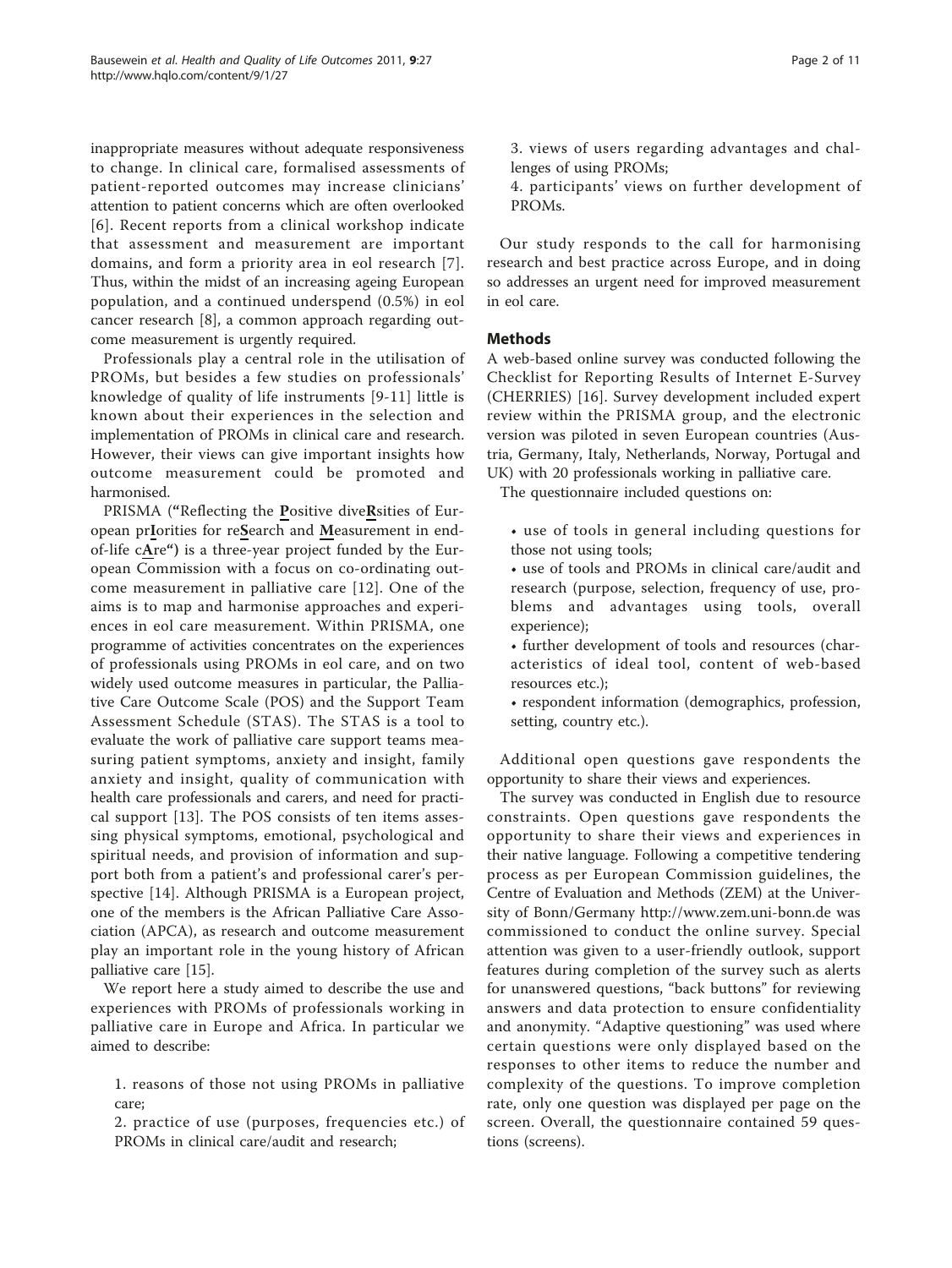A Secure Sockets Layer Virtual Private Network (SSL VPN server) was used to ensure safety and anonymity of participants. Contact details of participants and answers to the survey were saved on two different servers. It was decided not to include a link with a password. Providing passwords would have enabled participants an individualised access to the survey in order to come back to the questionnaire. However, data protection did not allow use of member lists of the national palliative care associations. In these scenarios, the national associations sent the invitation e-mails to around 2000 people.

## Sampling

The sampling frame for the survey were professionals working in palliative care (e.g. doctors, nurses, other professionals) either in clinical care, audit or research in Europe or Africa.

The following institutions and databases were used to sample potential participants in order to reach a maximum of experiences and diversity of professional backgrounds (see Table 1).

## 1. National Palliative Care Associations in Europe

Palliative care associations in eight countries of the PRISMA collaboration (Belgium, Germany, Italy, Netherlands, Norway, Portugal, Spain and UK) were invited

to participate in the survey. To adjust for the different size of countries and associations, a weighted random sample of 20% was drawn from each group if the total number of clinicians (physicians, nurses and other) in the associations was over 500 members and 33% if the total number was less than 500 members.

## 2. African Palliative Care Association (APCA)

The African Palliative Care Association (APCA) is a membership organisation for individuals and organisations interested in and working in palliative care in Africa. APCA has 475 individual contacts from 25 African countries. As the list does not contain information on professional background of members, invitation emails were sent to all members but those who were not clinicians were asked to feed this information back to the APCA office. This procedure should help to assess the number of non-respondents, taking into account those who are non-clinicians.

## 3. Other international contacts

The Department of Palliative Care, Policy & Rehabilitation, King's College London's database containing registered POS users was used for the invitations as well as a list of POS and STAS authors who were identified from a systematic review on the use of POS and STAS [[17](#page-9-0)]. Within PRISMA, a list of 61 chairs and researchers in

Table 1 European Palliative Care Associations participating in the online survey

| Country           | <b>Association</b>               |                                                                    | No. of members                                     | Sample                               |
|-------------------|----------------------------------|--------------------------------------------------------------------|----------------------------------------------------|--------------------------------------|
| Belgium           | <b>FPCF</b>                      | Federatie Palliatieve Zorg Vlaanderen                              | About 200 (mixed individuals &<br>organisations)   | 33%                                  |
|                   | <b>FWSP</b>                      | Fédération Wallonne des Soins Palliatifs                           |                                                    |                                      |
| Germany           | <b>DGP</b>                       | Deutsche Gesellschaft für Palliativmedizin e.V.                    | 3,100                                              | 20%                                  |
| Italy             | <b>SICP</b>                      | Società Italiana di Cure Palliative                                | 2,454 (1092 doc, 829 nurse, 375 other<br>$= 2,296$ | 20%                                  |
| Nether-land       | <b>NPTN</b>                      | Netherlands Palliative Care Network for<br>Terminally III Patients | 102 (mixed including organisations)                | 33%                                  |
| Norway            | <b>NFPM</b>                      | Norwegian Association for Palliative Medicine                      | 112 (only physicians)                              | 33%                                  |
| Portugal          | <b>APCP</b>                      | Portuguese Association of Palliative Care                          | 406                                                | 33%                                  |
| Spain             | <b>SCBCP</b>                     | Soc. Catalano-Balear de Cures Palliatives                          | 360                                                | 33%                                  |
|                   | <b>SECPAL</b>                    | Sociedad Española de Cuidados Paliativos                           | 1500                                               | 20%                                  |
| UK                | <b>APM</b>                       | Association for Palliative Medicine of Great Britain<br>& Ireland  | 1,030 (only physicians)                            | 20%                                  |
|                   | <b>APCSW</b>                     | Association of Palliative Care Social Workers                      | 309 (only social workers)                          | 33%                                  |
|                   | <b>RCN</b>                       | Royal College of Nursing - Palliative Nursing<br>Group             | 3,196 (only nurses)                                | No sampling<br>possible <sup>#</sup> |
|                   |                                  | UK Nurse consultants                                               | 28                                                 | 100%                                 |
| Other<br>contacts | POS database                     | Department of Palliative Care, Policy &<br>Rehabilitation, KCL     | 211                                                | 100%                                 |
|                   | POS & STAS authors               | Systematic review of literature                                    | 61                                                 | 100%                                 |
|                   | Pall care academics in<br>Europe | Chairs & other researchers in palliative medicine<br>in Europe     | 61                                                 | 100%                                 |
|                   | PRISMA members                   |                                                                    | 38                                                 | 100%                                 |

# invitation letter sent to all and request for link to survey demanded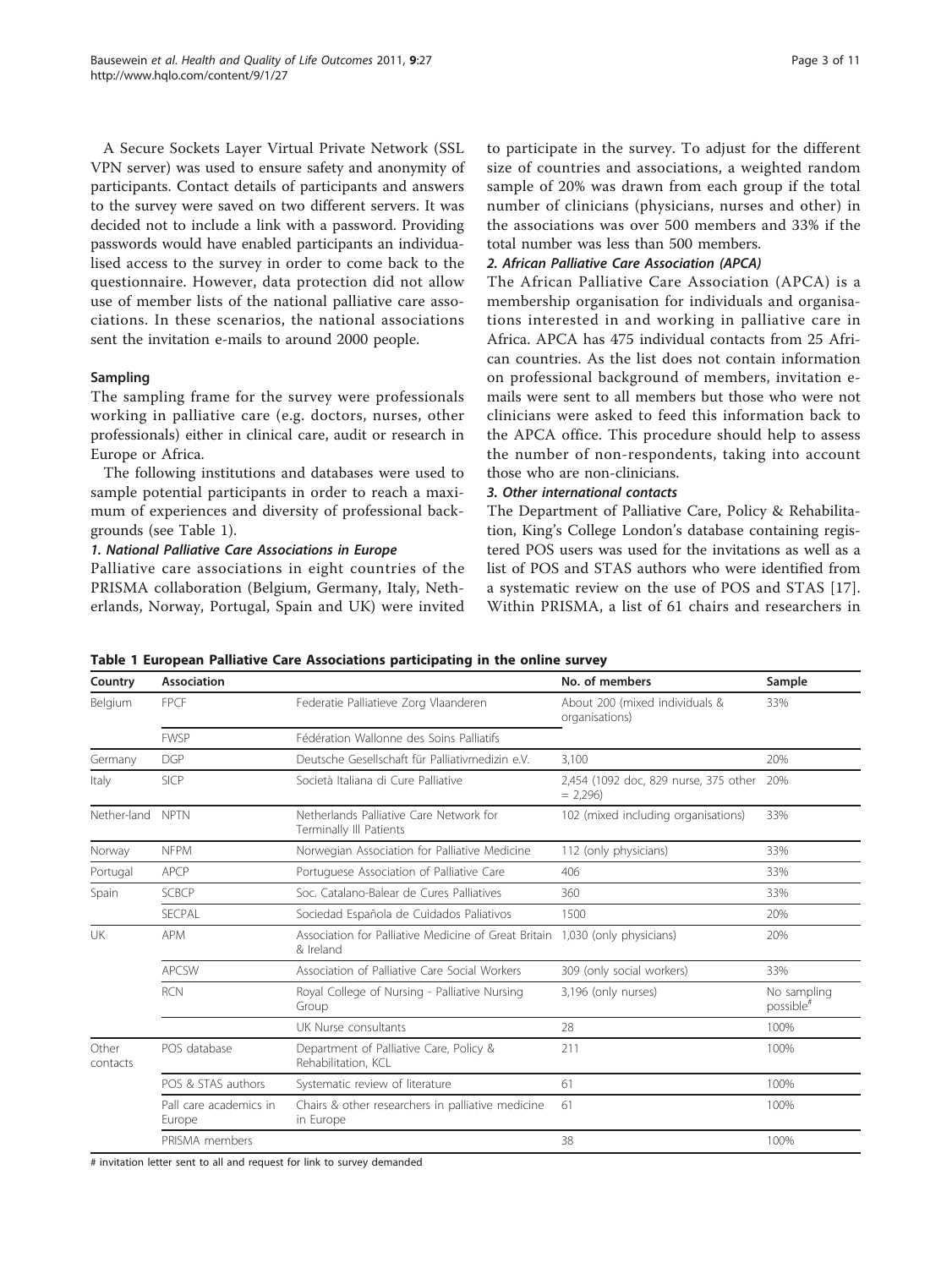palliative medicine in Europe was established [[18](#page-9-0)]. All contacts of this list were invited to participate in the survey. Finally, all 38 members of the PRISMA consortium were invited to participate in the online survey.

## Data collection

The European online survey was conducted in October and November 2009 with two reminder emails. Invitation e-mails with information about the content and the purpose of the survey, the time for completion, the principal investigator and a link to the web-based survey were sent out to potential participants either by the palliative care associations or directly to named individuals from the POS database, the POS and STAS authors, and European palliative care academics (text of invitation email in Additional file [1](#page-9-0)). Overall, 2000 e-mails were sent to professionals working in palliative care in Europe. On the first page of the online questionnaire, information about the survey and instructions how to fill in the questionnaire were provided (see Additional file [2](#page-9-0)).

Due to some delays with ethics approval for the African part of the survey, the African online survey was conducted in January/February 2010 with one reminder. Overall, 487 invitation e-mails were sent out to APCA members initially. Sixty-five emails were returned to the APCA office. For the reminder, 422 e-mails were sent.

To increase participation in the survey we offered a low-cost prize draw to respondents with book tokens for a random number of respondents.

#### Analysis

Following the CHERRIES checklist, the participation rate was calculated dividing the number of replies to the first question by the number of unique site visitors (defined as those visiting the first page of the online survey) and the completion rate was calculated by the number of participants answering the first question divided by the number of people submitting the last question [[16](#page-9-0)]. Descriptive analysis of all questions was conducted using frequencies for categorical data and means and SD for continuous variables. Answers from open-ended questions were analysed using content analysis [[19](#page-9-0)]. First, the answer options were collated and then coded looking for emerging themes. We analyzed and report responses for Europe and Africa separately, not to compare responses for these continents, but to give a picture in both regions of the state of science in PROMs and future needs. As the POS database and POS author list included people from all over the world, 17 respondents from the first survey came from outside Europe (Malaysia, Taiwan each n = 1; Australia, Brazil, US, each  $n = 2$ ; Canada, Japan, Thailand each  $n = 3$ ). We grouped these participants in two groups (Australia/ Canada/Japan/US (ACJU), n = 10; Brazil/Malaysia/ Taiwan/Thailand (BMTT),  $n = 7$ ) in relation to their health care system and socio-economic status. As the data from Europe and ACJU and also the data from Africa and BMTT were similar regarding the demographic variables we merged these groups accordingly. SPSS Statistics version 17.0 was used for quantitative and NViVo 8 to assist in qualitative data analysis.

## Ethics

Ethic approval was obtained from the Research Ethics Committee at King's College London (BDM/08/09-102). We were advised that further ethics approval from all other countries was not needed as this survey did not include patients but only professionals. For Africa, ethics approval was obtained from the Ethics Committee of the Ugandan National Council for Science and Technology (IS 62).

## Results

1592 unique site visitors (1291 in Europe and 301 in Africa) were counted on the first page of the survey (which gave more specific information about the survey). The overall participation rate was 42% with 663/ 1592 professionals answering the first question and 392/ 663 completing the last question (completion rate 59%). In Europe the participation rate was 38% (495/1291) and the completion rate 63% (311/495), whereas in Africa the participation rate was 56% (168/301) and the completion rate 48% (81/168).

#### Sample characteristics

Demographic data was available from 379/663 participants. 63.4% of respondents were female; mean age of all respondents was 46 years (SD 9). Both in Europe and in Africa, the majority had a clinical background, about 10% were researchers and about 19% of respondents in Europe and 26% in Africa had both a clinical and a research background (see Table [2](#page-4-0)). In both continents, about two thirds of participants had more than five years experience in palliative care.

In Europe, physicians constituted the largest group both of clinicians and researchers. Every fourth clinical respondent and every eighth researcher had a nursing background. In Africa, nurses were the largest group of clinicians but medicine, nursing and social science were the most common backgrounds of researchers. About 30% of researchers in Europe and over 50% in Africa had a background other than medicine or nursing, such as psychology, social science, or the health sciences. 78% of respondents in Europe and 64% in Africa came from a specialist palliative care background.

Participants came from a variety of European countries with 37% from the UK, 15% from Italy, 12% from Germany, and 7% each from Spain and Portugal. In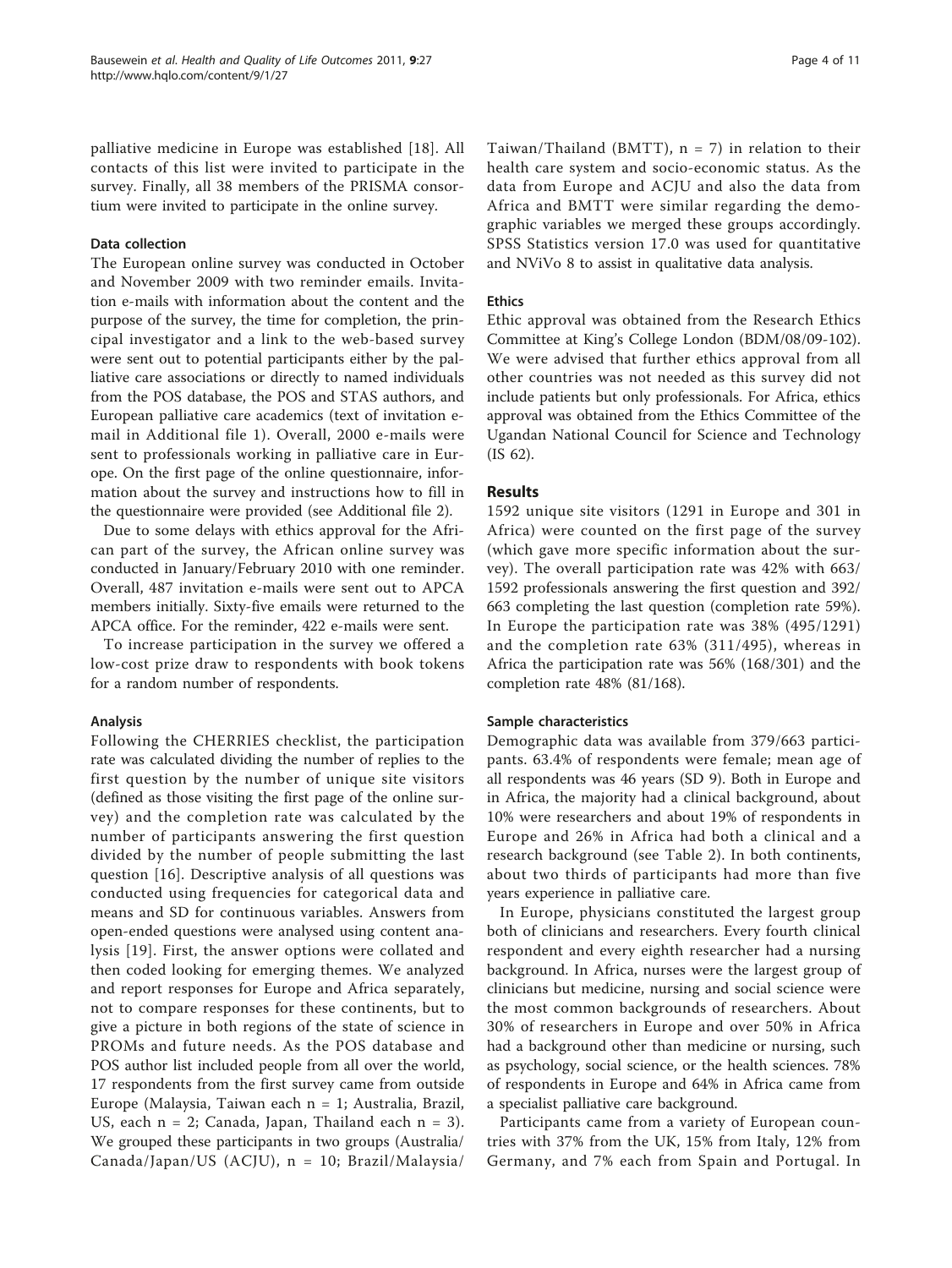#### <span id="page-4-0"></span>Table 2 Characteristics of respondents

|                                                              | <b>Europe</b><br>n(%) | Africa<br>n (%) |
|--------------------------------------------------------------|-----------------------|-----------------|
| <b>Background of respondents</b>                             | $n = 291$             | $n = 88$        |
| Clinician (doctor, nurse, social worker,<br>therapist, etc.) | 211 (72.5%)           | 55 (62.5%)      |
| Researcher                                                   | 26 (8.9%)             | 10 (11.4%)      |
| <b>Both</b>                                                  | 54 (18.6%)            | 23 (26.1%)      |
| Experience in palliative care                                | $n = 291$             | $n = 87$        |
| $\leq$ 5 years                                               | 101 (34.7%)           | 32 (36.8%)      |
| $6 - 10$ years                                               | 81 (27.8%)            | 21 (24.1%)      |
| $>10$ years                                                  | 108 (37.1)            | 33 (37.9%)      |
| <b>Background of clinicians</b>                              | $n = 266$             | $n = 78$        |
| Medicine                                                     | 160 (60.2%)           | 31 (39.7%)      |
| Nursing                                                      | 68 (25.6%)            | 32 (41.0%)      |
| Other profession                                             | 38 (14.3%)            | 15 (19.2%)      |
| <b>Background of researchers</b>                             | $n = 80$              | $n = 33$        |
| Medicine                                                     | 46 (57.5%)            | 8 (24.2%)       |
| Nursing                                                      | 10 (12.5%)            | 8 (24.2%)       |
| Psychology                                                   | 8 (10.0%)             | $3(9.1\%)$      |
| Social Science                                               | $5(6.3\%)$            | 8 (24.2%)       |
| Other profession                                             | 11 (13.8%)            | 6(18.2%)        |

Africa, a third of respondents originated from Uganda and about 20% came from Kenya. Further responses came from 20 other African countries. About 6% participants replied from countries outside of Europe or Africa (e.g. Australia, Canada, Thailand, US, Brazil). Their data has been merged into the European and African data set as described in the methods section.

## General use of PROMs in palliative care

The majority of respondents in Europe (68.1%) and in Africa (73.6%) had experiences with PROMs in palliative care and more than half of respondents in both continents were using PROMs at the time of answering the survey (see Figure 1).



Main reasons for not using PROMs differed slightly between Europe and Africa (see Table [3\)](#page-5-0). In Europe, time constraints and patient factors were the main reasons for not using PROMs (each about 25%) but lack of training (20%) and guidance (17%) were mentioned frequently as well. These reasons were mentioned even more often by African respondents whereas patient related factors such as tools are too burdensome or do not reflect patients' situation played a minor role in the views of African professionals.

Asked under which circumstances respondents would start using PROMs, the provision of information, guidance and training were named most often in both continents (Table [3](#page-5-0)). Only a minority in Europe and nobody in Africa thought that they would never use PROMs in palliative care. Overall, in Europe time, burden, and the feeling that measures don't reflect patients' situation played a bigger role compared to African respondents who mainly described the lack of available measures and translations.

## Use of PROMs in clinical care and audit

A variety of purposes for the use of PROMs in clinical care/audit were named by respondents. Main reasons for the majority in Europe and in Africa were assessment of the patients' situation, monitoring changes in patients' health status and evaluating the effect of an intervention. The latter, assessing families' needs and use in audit played a bigger role in Africa compared to Europe (see Table [4](#page-5-0)).

Advantages of using PROMs were better understanding of patients' and families' needs, improvement of quality of care and help in decision making.

76% of results of outcome measurement were discussed in clinical meetings, 74% were documented in patients' records and 73% were used to inform or determine treatment or care. Less than half of the respondents used results for discussions with patients or families.

The overall experience of using PROMs in clinical care and audit was rated as good or very good by 70% of respondents in Europe and 76.4% in Africa. Only around 7% in both continents reported bad or very bad experiences.

#### Use of PROMs in palliative care research

The majority of those using PROMs in research in Europe and in Africa used it to measure patients' symptoms or quality of life and to evaluate the effect of an intervention (Table [5\)](#page-6-0). Measurement of quality of care seemed to be more important in Africa than in Europe.

Validation of a tool in palliative care population was the main factor that influenced researchers' choice of an outcome measure in both continents. Access to a tool and time needed for completion were additional important factors in Africa. In Europe, comparability with the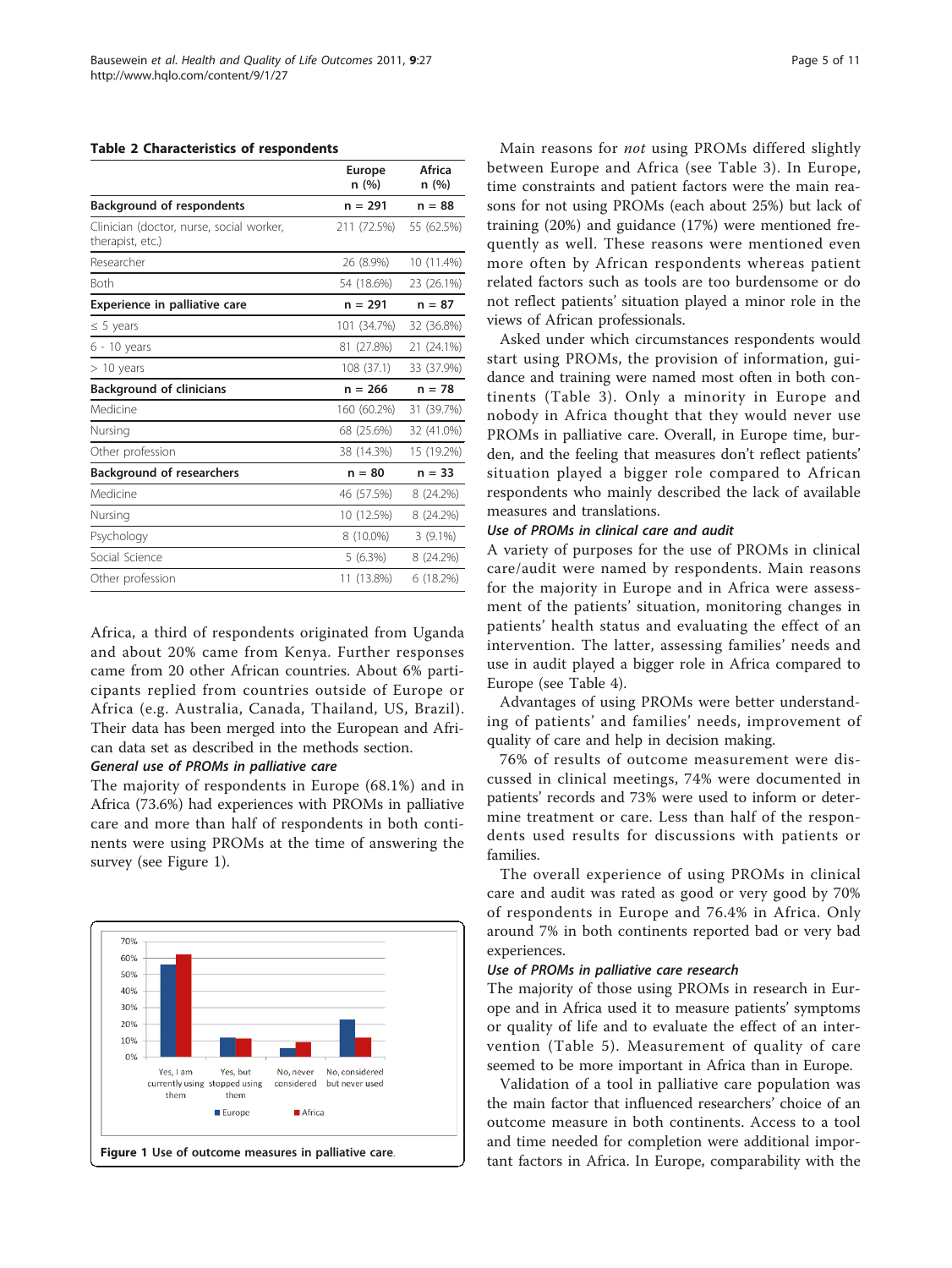<span id="page-5-0"></span>

|                                                              | Europe n (%) | Africa n (%) |
|--------------------------------------------------------------|--------------|--------------|
| Main reasons for not using outcome measures                  | $n = 201$    | $n = 63$     |
| Time constraints                                             | 52 (25.9%)   | 11 (17.5%)   |
| Tools are too burdensome for patients & families             | 47 (23.4%)   | $2(3.2\%)$   |
| Lack of training about how to use tools                      | 41 (20.4%)   | 13 (20.6%)   |
| Tools do not reflect the patient's situation                 | 39 (19.4%)   | $2(3.2\%)$   |
| Tools are too burdensome for staff                           | 36 (17.9%)   | $3(4.8\%)$   |
| Lack of quidance about how to use tools                      | 35 (17.4%)   | 15 (23.8%)   |
| Don't know where to get information about tools              | 31 (15.4%)   | 8 (12.7%)    |
| Lack of training about how to analyse data from tools        | 30 (14.9%)   | 12 (19.0%)   |
| Not enough staff                                             | 30 (14.9%)   | 7(11.1%)     |
| Limited access (e.g. registration needed)                    | 13 (6.5%)    | $2(3.2\%)$   |
| Language restriction (e.g. tools not translated)             | 12 (6.0%)    | 6(9.5%)      |
| Cost constraints (e.g. fees for tools)                       | 7(3.5%)      | $4(6.3\%)$   |
| Lack of validated version for specific setting (e.g. Africa) | $4(2.0\%)$   | 10 (15.9%)   |
| Circumstances to start use of outcome measures               | $n = 192$    | $n = 52$     |
| If more information and quidance were provided about tools   | 86 (44.8%)   | 26 (50.0%)   |
| If more training was provided                                | 58 (30.2%)   | 20 (38.5%)   |
| If I had more time                                           | 56 (29.2%)   | 10 (19.2%)   |
| If appropriate tools were available (e.g. translations)      | 42 (21.9%)   | 22 (42.3%)   |
| If I had more staff                                          | 42 (21.9%)   | 7(13.5%)     |
| don't think I would ever use tools                           | 16 (8.3%)    | $0(.0\%)$    |
| If I had more money                                          | 9(4.7%)      | 6 (11.5%)    |

## Table 4 Purpose and advantages using outcome measures in clinical care/audit (multiple answers possible)

|                                                                                 | Europe n (%) | Africa n (%) |
|---------------------------------------------------------------------------------|--------------|--------------|
| Purpose of using outcome measures in clinical care/audit                        | $n = 254$    | $n = 86$     |
| To assess patients' symptoms/needs/problems                                     | 234 (92.1%)  | 77 (89.5%)   |
| To monitor changes in patients' health status or quality of life                | 180 (70.9%)  | 58 (67.4%)   |
| To evaluate the effect of an intervention/care/service                          | 172 (67.7%)  | 68 (79.1%)   |
| To facilitate communication in the team                                         | 117 (46.1%)  | 35 (40.7%)   |
| To document patients' characteristics                                           | 116 (45.7%)  | 37 (43.0%)   |
| To assess families' needs/problems                                              | 111 (43.7%)  | 51 (59.3%)   |
| To facilitate communication with patients/families                              | 85 (33.5%)   | 40 (46.5%)   |
| To assess the care given against standards (in audit)                           | 59 (23.2%)   | 45 (52.3%)   |
| Other, please state                                                             | 9(3.5%)      | 12 (14.0%)   |
| Advantages of using outcome measures                                            | $n = 233$    | $n = 78$     |
| To better understand patients' and families' needs (e.g. assessment, screening) | 186 (79.8%)  | 72 (92.3%)   |
| To improve the quality of care for patients and families                        | 172 (73.8%)  | 72 (92.3%)   |
| To make decisions regarding treatment/care                                      | 170 (73.0%)  | 73 (93.6%)   |
| To communicate in the team                                                      | 147 (63.1%)  | 56 (71.8%)   |
| To evaluate services                                                            | 121 (51.9%)  | 64 (82.1%)   |
| To communicate with the patients and families                                   | 102 (43.8%)  | 58 (74.4%)   |
| Other, please state                                                             | 16 (6.9%)    | 14 (17.9%)   |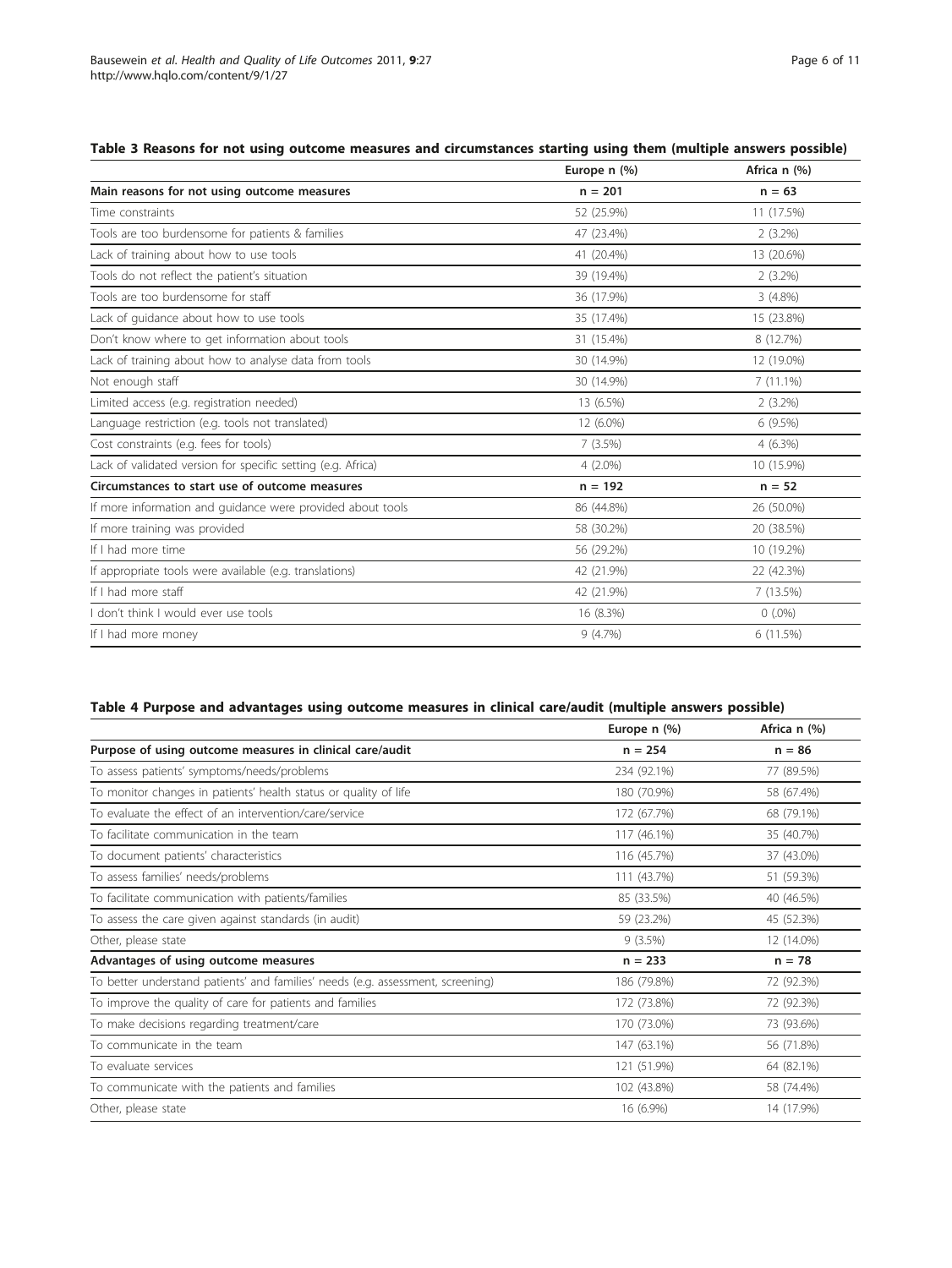|                                                                 | Europe n (%) | Africa n (%) |
|-----------------------------------------------------------------|--------------|--------------|
| Purpose of using outcome measures in research                   | $n = 119$    | $n = 48$     |
| To measure/describe patients' symptoms                          | 90 (75.6%)   | 35 (72.9%)   |
| To measure/describe patients' quality of life                   | 77 (64.7%)   | 40 (83.3%)   |
| To evaluate the effect of an intervention/care/service          | 77 (64.7%)   | 36 (79.2%)   |
| To assess patients' functional status                           | 71 (59.7%)   | 29 (60.4%)   |
| To monitor changes in patients health status or quality of life | 57 (47.9%)   | 32 (66.7%)   |
| To measure/describe patients' quality of care                   | 44 (37.0%)   | 33 (68.8%)   |
| To screen whether patients meet inclusion criteria              | 37 (31.1%)   | 15 (31.3%)   |
| Factors influencing choice of outcome measures in research      | $n = 118$    | $n = 46$     |
| Validated in palliative care                                    | 80 (67.8%)   | 34 (73.9%)   |
| Comparability with national and/or international literature     | 76 (64.4%)   | 20 (43.5%)   |
| Tool previously used in similar setting/patient group           | 70 (59.3%)   | 24(52.2%)    |
| Time needed for completion                                      | 64 (54.2%)   | 26 (56.5%)   |
| Existing translation for my language/country                    | 63 (53.4%)   | 18 (39.1%)   |
| Access to tool                                                  | 59 (50.0%)   | 30 (65.2%)   |
| Validated in patient group (e.g. disease)                       | 59 (50.0%)   | 20 (43.5%)   |
| Own previous experience with a tool                             | 53 (44.9%)   | 15 (32.6%)   |
| Cost (e.g. fees to use tool)                                    | 23 (19.5%)   | 16 (34.8%)   |

<span id="page-6-0"></span>Table 5 Purposes for using outcome measures and factors influencing the choice of an outcome measure in research (multiple answers possible)

national and international literature and previous use of the tool in a similar setting or patient group were further factors that influence the choice of a tool (see Table 5).

Overall experiences using PROMs in research were judged as good or very good by almost two thirds of researchers in Europe (64.7%) and more than four in five respondents in Africa (82.5%). About a third in Europe and 15% in Africa judged their experiences as neither good nor bad. Only a minority of 2% reported bad experiences.

## Problems and barriers using PROMs in palliative care

In the open questions, participants expressed a variety of problems and barriers for the use of PROMs in clinical care, audit and research (see Table [6\)](#page-7-0). They can be related to patients, staff and the PROMs itself. Patients in palliative care are described as a vulnerable group, often too ill to fill in PROMs due to the disease or cognitive impairment, or find it difficult to understand what is wanted of them. Staff barriers relate to gate keeping, lack of time, lack of training or general reluctance to use PROMs in palliative care. Issues that were mentioned related to PROMs were access to and choice of tools, questions around validity and reliability, adaptation in different languages and cultures, and complexity of the measures. In addition to the described areas, researchers reported specifically problems around data analyses and dealing with missing data.

## Future development of PROMs in palliative care

Respondents also had the opportunity to comment on further development of PROMs in palliative care (see see Table [6](#page-7-0)). It emerged that people would prefer simple tools relevant to clinical practice. During the development of such tools the service-user perspective needs to be taken more into account. Respondents favoured tools in an electronic format with the possibilities to choose from different modules according to patient situation and condition. Many respondents commented that there were an ample number of OMs and that our focus should be on the improvement of existing measures rather than the development of new tools.

## Development of web-based resources

Answers on development of web resources for the use of PROMs highlighted the need to provide interactive content with clinical cases and training examples in addition to detailed information about specific PROMs and related references (see see Table [6](#page-7-0)). The need for guidance on how to use an outcome measure and analyse data was expressed. Professionals wish to communicate with each other using comments, fora, and sharing content (i.e. advice, syntax for analysis). This need for communication and sharing information is not met by current websites focussing on outcome measurement in palliative care.

## Discussion

This is the first international survey conducted in Europe and in Africa seeking the views of professionals on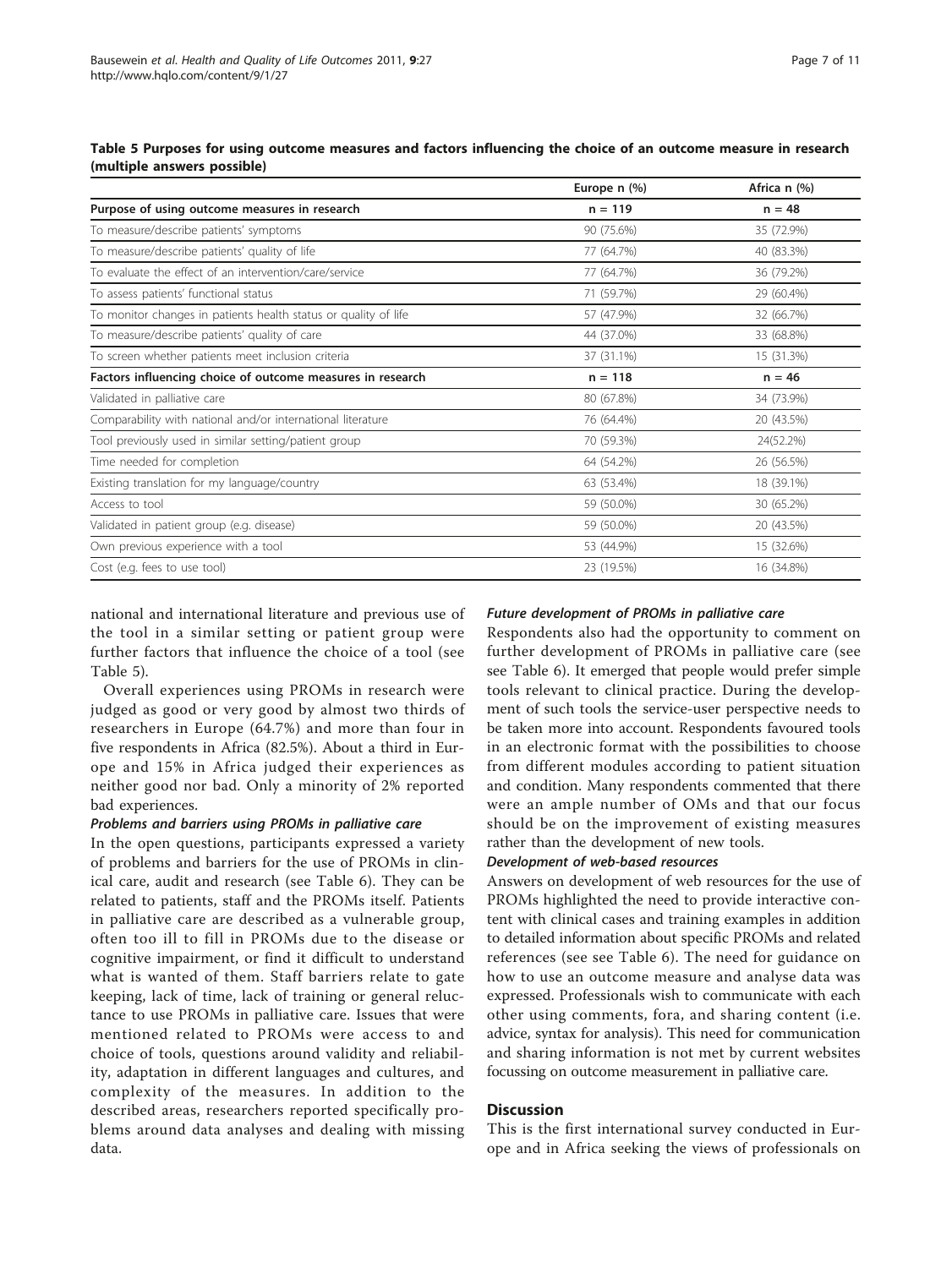#### <span id="page-7-0"></span>Table 6 Views of respondents on the use of PROMs in palliative care

#### Positive experiences using tools

- "acceptance of the experience by staff in spite of initial reluctance"
- "good information to share with staff as affirmation of care and in identifying areas of improvement"
- "the tools turned out to be exceptionally helpful referring to our negotiations with commissioners"

#### Problems and barriers using tools

• "staff sometimes take the audits as criticism and not as constructive criticism"

• "some health professionals are not sure how to use them (PROMs) or understand the benefit of them and so consistency can be a problem particularly if trying to look at change over time and if a different person is asking on different occasions. Sometimes the health professionals complete the tool but do not look at what it is telling them and use this to help the patient - they are just ticking the box to say that they have used them"

• "scores don't always correspond to how the patient is feeling"

• "some patient groups have more difficulty than others completing them e.g. hospital inpatients achieved 50% response rate whenever used patient completed tool"

#### Development of web-based resources

- "updated info in regard to symptoms management, spiritual care, psychosocial interventions, including case-studies when available"
- "recommended reading resources (research etc.)"
- "training opportunities for multi-disciplinary staff members"
- "list of centres using the tool for exchange of experience (or even creating control groups in terms of research)"

• "comparative information on different tools to ease choice (as far as possibly in lay-friendly terms); access when possible to PDF or word document of the tool; contact details and requirements of use (e.g. payment); link to validation paper and other publications; accounts of researchers who used the tool"

#### Future development of PROMs in palliative care

- "don't invent another one! Use/develop the ones we currently have"
- "I think there is enough already and we should focus on identifying the best and then working out how to implement/integrate them in routine care"
- "if there can be training on how to use the tools it would be better because it is important"
- "keep them easy, otherwise implementation will be difficult. Tools are only as good as the people who use them, and I often prefer reading through someone's narrative account of a situation rather than looking at numbers"

PROMs in palliative care, their experiences with PROMs in clinical care, audit and research, and their perceived need regarding future development of measures and necessary resources.

About a third of respondents in Europe and about a fifth of those in Africa reported not using PROMs in palliative care for several reasons. Only a few respondents precluded that they would ever use PROMs. This suggests a general openness for PROMs even of those respondents who don't currently use them. However, it might be argued that only people with a positive attitude towards PROMs participated in this survey.

PROMs help professionals in a variety of ways, including better understanding patients' and families' situations, monitoring change and evaluating interventions. Choice of PROMs is hindered by the huge numbers of tools available with many of them not being developed for the clinical but rather for the research setting [[20\]](#page-10-0). In research, a variety of factors influence choice of an outcome measure but validation of the PROM in palliative care was most important for European and African researchers. Comparability with national and/or international literature plays a bigger role in Europe whereas access to tools is an important issue in Africa.

Only few studies assessed professionals' views on outcome measurement [\[10,11](#page-9-0)[,21](#page-10-0)]. Young and Maher identified resource issues, missing data, communication skills and site of questionnaire completion as main problems of collecting quality of life data in EORTC clinical trials [[10](#page-9-0)]. Oncologists appeared to be willing to use quality of life measures but expressed a more positive attitude and more willingness to use quality of life data than what their reported current behaviour indicated that they are actually doing [\[11](#page-9-0)].

The lack of training and guidance was one of the main reasons mentioned by those not using PROMs but also emphasized by those regularly using PROMs. If outcome measurement should become routine in clinical palliative care as has been proposed [\[8](#page-9-0)], the development of guidance how to use PROMs and of resources for learning and teaching seems to be crucial to support professionals in this area. Guidance should also provide support to overcome barriers such as gate keeping, burden for patients and access to PROMs. Projects such as the Palliative Care Outcomes Collaboration in Australia which is a national approach towards the routine assessment of palliative care using standardised assessment tools, is already providing training for professionals [\[22](#page-10-0)].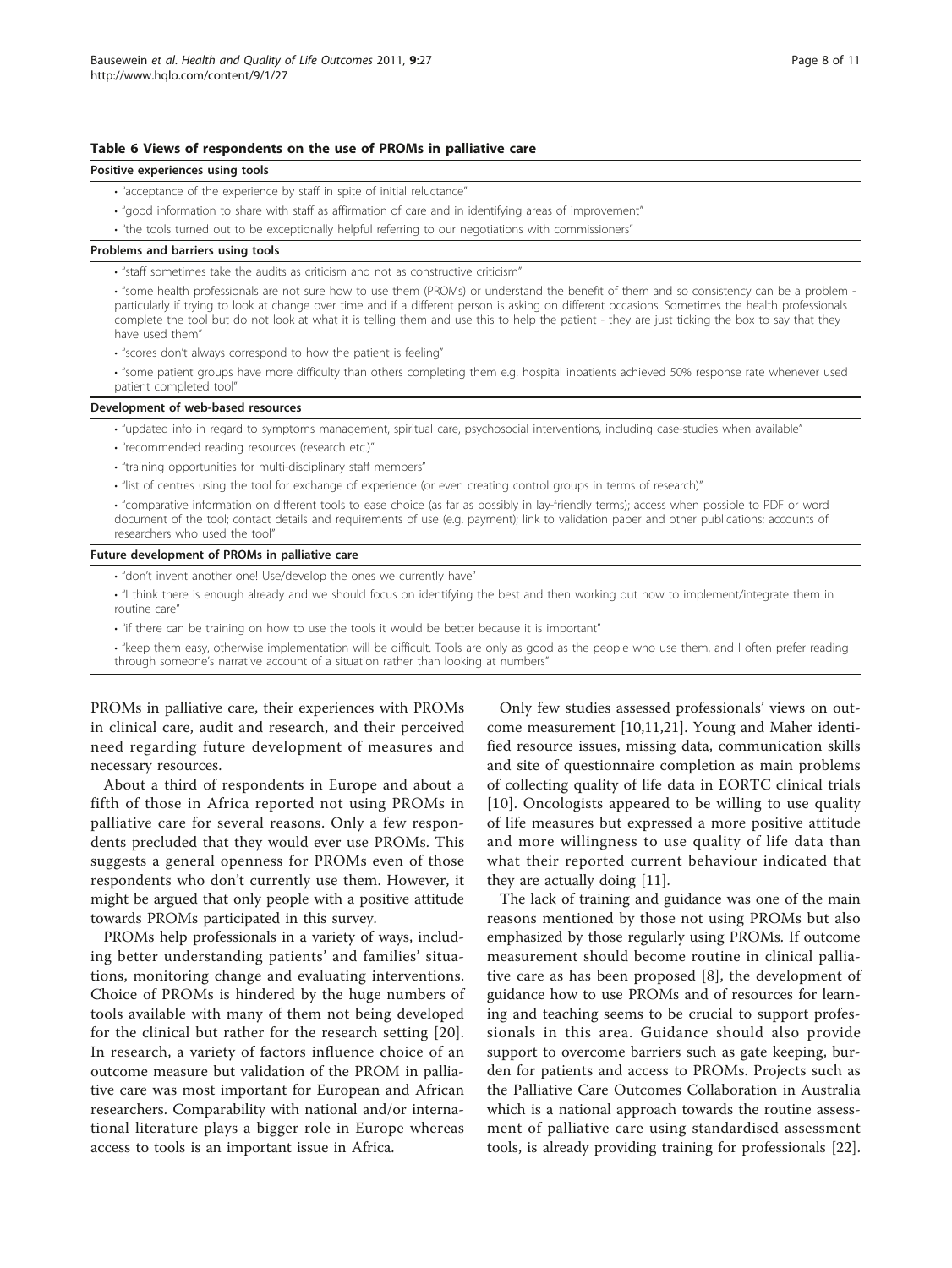Thus, development of guidance and educational material will be an important step to improve professionals' knowledge on outcome measurement and is part of the work of the PRISMA collaborative [[12\]](#page-9-0). Increased knowledge is important but has been challenged as not sufficient enough to change behaviour [\[23](#page-10-0)]. Thus, such materials have to be embedded in multiple strategies to overcome different barriers [\[24](#page-10-0)]. Another strategy could be to develop competency-based training programs which are learner- or participant-centered taking into account the individual situation and the clinical environment of the professional [\[25](#page-10-0)].

Institutional barriers such as time constraints, and gate keeping were more prominent in Europe than in Africa. Both factors are not necessarily palliative care specific although gate keeping is known to be an important factor for professionals not recruiting patients to palliative care research [[9](#page-9-0)]. This survey shows in addition that it is also a barrier for the regular use of PROMs in palliative care. Time constraints could be addressed by training on outcome measurement as it might help to reduce time that it takes to complete measures.

To aid further development of outcome measurement in palliative care, international and national palliative care and professional organisations should be mobilized and encouraged to collaborate similar to successful collaborations in oncology, such as the EORTC, the ECOG, or the interRAI collaborative in geriatrics [[26\]](#page-10-0).

## Strengths and limitations

This survey included professionals from two major regions, Europe and Africa. Palliative care has developed over the last decade in Africa in a more structured way [[15\]](#page-9-0), and our survey enabled access to the workforce on this continent. The web-based design allowed us to reach more professionals than would have been feasible with a postal survey, both in Europe and in Africa. This survey also represents a wide range of professionals from a variety of medical, nursing and other backgrounds reflecting the multiprofessional and interdisciplinary work in palliative care. This reflects daily practice as PROMs are used in a variety of ways and by various professionals. Particularly the views of clinicians are not often heard in outcome measurement.

There are some limitations to this online survey. First, the results of this survey may be biased as only professionals with a positive attitude towards PROMs may have participated in the survey. Overall experiences of clinicians and researchers with PROMS were similarly positive in Europe and in Africa and only a minority of respondents in both groups had negative experiences. However, about a third of European respondents and about a quarter of African professionals stated that they Page 9 of 11

were not using PROMs or have stopped using them and gave their views on this. Thus, we were able to collect a range of views.

Second, invitations to participate in the survey were only sent out via email and not by post. This introduces bias towards those professionals having access to the internet. We assumed that the majority of palliative care professionals have internet access at least at work as online communication is now part of everyday life and even more so in medicine. However, we acknowledge that web access may be more problematic in Africa compared to Europe. Therefore, the African sample could potentially be biased and not fully representative of those working in palliative care in Africa. A. As mentioned above, a postal survey would also have had limitations and probably reached less participants.

Third, due to limited resources and limited time, the survey was conducted in English only. The language restriction may be one reason for the low responses from European countries other than the UK where about a third of respondents came from. Similarly, in Africa French speaking countries are potentially underrepresented in this survey due to the language restriction. Nevertheless, the survey represents views from professionals in southern, central and northern parts of Europe, and almost 20 African countries.

Fourth, participation and completion rate (42 and 59%, respectively) could have been higher. We sampled professionals via national bodies to participate in the survey without knowing their actual involvement in palliative care. Non-responders might have been an unknown proportion of professionals without direct experience of palliative care provision or opposing outcome measurement in palliative care for reasons such as patient or staff burden or lack of resources. We captured some of these views in our survey but they might be under-represented. In addition, web-based surveys have known disadvantages with regard to sampling, length of questionnaires and access[[27](#page-10-0)]. We tried to increase the response to the survey sending two reminders and offered a low-cost prize draw with book tokens. We also paid special attention to the user friendliness of the online questionnaire and piloted it with a group of professionals.

It is also important to consider that through sending out invitation e-mails with a link to the survey, no information on individual response status could be collected [[28\]](#page-10-0). And although we tried to contact as many different palliative care associations as possible the distribution of different professions is not as equal as hoped, with a dominance of physicians and nurses, in addition response rate within various regions varied. As the number of online surveys may increase in the future, this is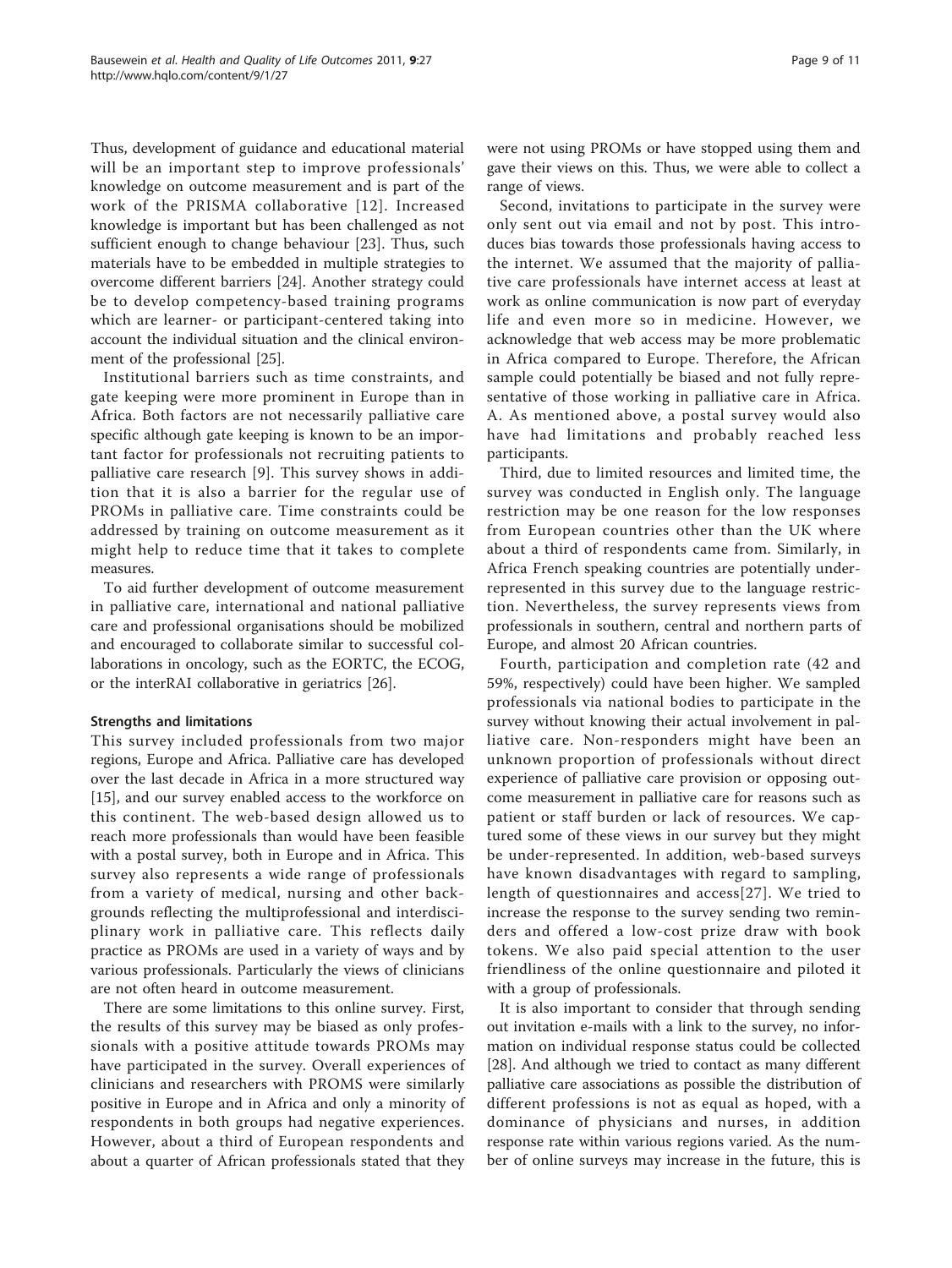<span id="page-9-0"></span>an area of relevance for profession-focussed palliative care organisations.

## Conclusions

Our study answered a call for harmonising research and best practice across Europe, and in doing so we have responded to an urgent need for improved measurement in eol care. Our findings indicate that these respondents, while mostly committed to measuring outcomes, clearly indicated a cry for help in relation to guidance and training in outcome measurement in palliative care. It is concluded that a coordinated response is now required to develop outcome measurement in eol care. Our respondents have provided directions in terms of how this needs to be achieved, including a need for training, guidance, clinically relevant tool refinement. This could comprise mobilising national and international palliative care and professional organisations to optimise the outcomes of the delivery of eol care ensuring that this service is both delivered and measured.

## Additional material

[Additional file 1: S](http://www.biomedcentral.com/content/supplementary/1477-7525-9-27-S1.PDF)urvey invitation letter. Invitation letter sent via email to members of palliative care associations and international contacts with information about the PRISMA project and the online survey, and a direct link to the survey.

[Additional file 2: S](http://www.biomedcentral.com/content/supplementary/1477-7525-9-27-S2.PDF)urvey participant information. First screen of online survey with more detailed information about the online survey.

#### Acknowledgements

PRISMA is funded by the European Commission's Seventh Framework Programme (contract number: Health-F2-2008-201655) with the overall aim to co-ordinate high-quality international research into end-of-life cancer care. PRISMA aims to provide evidence and guidance on best practice to ensure that research can measure and improve outcomes for patients and families. PRISMA activities aim to reflect the preferences and cultural diversities of citizens, the clinical priorities of clinicians, and appropriately measure multidimensional outcomes across settings where end-of-life care is delivered. Principal Investigator: Richard Harding. Scientific Director: Irene J Higginson. Work package 4 lead: Claudia Bausewein. PRISMA Members: Gwenda Albers, Barbara Antunes, Emma Bennett, Ana Barros Pinto, Claudia Bausewein, Dorothee Bechinger-English, Hamid Benalia, Lucy Bradley, Lucas Ceulemans, Barbara A Daveson, Luc Deliens, Noël Derycke, Martine de Vlieger, Let Dillen, Julia Downing, Michael Echteld, Natalie Evans, Dagny Faksvåg Haugen, Nancy Gikaara, Barbara Gomes, Marjolein Gysels, Sue Hall, Richard Harding, Irene J Higginson, Stein Kaasa, Jonathan Koffman, Pedro Lopes Ferreira, Johan Menten, Natalia Monteiro Calanzani, Fliss Murtagh, Bregje Onwuteaka-Philipsen, Roeline Pasman, Francesca Pettenati, Robert Pool, Tony Powell, Miel Ribbe, Katrin Sigurdardottir, Steffen Simon, Franco Toscani, Bart van den Eynden, Jenny van der Steen, Paul Vanden Berghe, Trudie van Iersel.

#### Author details

<sup>1</sup>King's College London, Cicely Saunders Institute, Department of Palliative Care, Policy and Rehabilitation, London, UK. <sup>2</sup>Deutsche Gesellschaft für Palliativmedizin, Berlin, Germany. <sup>3</sup>Formerly African Palliative Care Association, Kampala, Uganda. <sup>4</sup>African Palliative Care Association, Kampala, Uganda.

#### Authors' contributions

CB, STS, RH and IJH conceived and designed the study; CB, STS, JD, FMP, BD and IJH developed the online survey; HB, CB, BD and STS analysed the data; CB drafted the manuscript; STS, BD, IJH, RH critically revised the manuscript. All authors read and approved the final document.

#### Competing interests

The authors declare that they have no competing interests.

Received: 5 November 2010 Accepted: 20 April 2011 Published: 20 April 2011

#### References

- 1. Department of Health: Guidance on the routine collection of Patient Reported Outcome Measures (PROMs). London: Department of Health; 2008.
- 2. Ferrell B, Connor SR, Cordes A, Dahlin CM, Fine PG, Hutton N, Leenay M, Lentz J, Person JL, Meier DE, Zuroski K, National Consensus Project for Quality Palliative Care Task Force, Members: [The national agenda for](http://www.ncbi.nlm.nih.gov/pubmed/21515090?dopt=Abstract) [quality palliative care: the National Consensus Project and the National](http://www.ncbi.nlm.nih.gov/pubmed/21515090?dopt=Abstract) [Quality Forum. \[Review\] \[5 refs\].](http://www.ncbi.nlm.nih.gov/pubmed/21515090?dopt=Abstract) Journal of Pain & Symptom Management 2007, 33(6):737-44.
- 3. Secretary of State for Health: Equity and excellence: Liberating the NHS. London: Department of Health; 2010.
- 4. Teno JM, Byock I, Field MJ: Research agenda for developing measures to examine quality of care and quality of life of patients diagnosed with life-limiting illness. Journal of Pain and Symptom Management 1999, 17:81.
- 5. Tilden VP, Tolle S, Drach L, Hickman S: Measurement of quality of care and quality of life at the end of life. [References]. The Gerontologist 2002, 42:80.
- 6. Noel PH, Frueh BC, Larme AC, Pugh JA: [Collaborative care needs and](http://www.ncbi.nlm.nih.gov/pubmed/15713171?dopt=Abstract) [preferences of primary care patients with multimorbidity.](http://www.ncbi.nlm.nih.gov/pubmed/15713171?dopt=Abstract) Health Expect 2005, 8:54-63.
- 7. Sigurdardottir KR, Haugen DF, van der Rijt CC, Sjogren P, Harding R, Higginson IJ, Kaasa S: Clinical priorities, barriers and solutions in end-oflife cancer care research across Europe. Report from a workshop. EurJCancer 2010, 46:1815-1822.
- 8. Davies E, Higginson IJ: The Solid Facts Palliative Care. Copenhagen, Denmark: WHO Regional Office for Europe; 2004.
- 9. Bossola M, Murri R, Onder G, Turriziani A, Fantoni M, Padua L: [Physicians](http://www.ncbi.nlm.nih.gov/pubmed/20416062?dopt=Abstract)' [knowledge of health-related quality of life and perception of its](http://www.ncbi.nlm.nih.gov/pubmed/20416062?dopt=Abstract) [importance in daily clinical practice.](http://www.ncbi.nlm.nih.gov/pubmed/20416062?dopt=Abstract) Health Qual Life Outcomes 2010, 8:43.
- 10. Young T, Maher J: [Collecting quality of life data in EORTC clinical trials](http://www.ncbi.nlm.nih.gov/pubmed/10390738?dopt=Abstract)[what happens in practice?](http://www.ncbi.nlm.nih.gov/pubmed/10390738?dopt=Abstract) Psychooncology 1999, 8:260-263.
- 11. Bezjak A, Ng P, Skeel R, Depetrillo AD, Comis R, Taylor KM: [Oncologists](http://www.ncbi.nlm.nih.gov/pubmed/11508471?dopt=Abstract)' use [of quality of life information: results of a survey of Eastern Cooperative](http://www.ncbi.nlm.nih.gov/pubmed/11508471?dopt=Abstract) [Oncology Group physicians.](http://www.ncbi.nlm.nih.gov/pubmed/11508471?dopt=Abstract) Qual Life Res 2001, 10:1-13.
- 12. Harding R, Higginson IJ: PRISMA: a pan-European co-ordinating action to advance the science in end-of-life cancer care. EurJCancer 2010, 46:1493-1501.
- 13. Higginson IJ, McCarthy M: [Validity of the support team assessment](http://www.ncbi.nlm.nih.gov/pubmed/7505183?dopt=Abstract) schedule: do staffs' [ratings reflect those made by patients or their](http://www.ncbi.nlm.nih.gov/pubmed/7505183?dopt=Abstract) [families?](http://www.ncbi.nlm.nih.gov/pubmed/7505183?dopt=Abstract) Palliat Med 1993, 7:219-228.
- 14. Hearn J, Higginson IJ: [Development and validation of a core outcome](http://www.ncbi.nlm.nih.gov/pubmed/10847883?dopt=Abstract) [measure for palliative care: the Palliative Care Outcome Scale.](http://www.ncbi.nlm.nih.gov/pubmed/10847883?dopt=Abstract) Quality in Health Care 1999, 8:219-227.
- 15. Harding R, Higginson IJ: [Palliative care in sub-Saharan Africa.](http://www.ncbi.nlm.nih.gov/pubmed/15936427?dopt=Abstract) Lancet 2005, 365:1971-1977.
- 16. Eysenbach G: [Improving the quality of Web surveys: the Checklist for](http://www.ncbi.nlm.nih.gov/pubmed/15471760?dopt=Abstract) [Reporting Results of Internet E-Surveys \(CHERRIES\).](http://www.ncbi.nlm.nih.gov/pubmed/15471760?dopt=Abstract) J Med Internet Res 2004, 6:e34.
- 17. Bausewein C, Le Grice C, Simon ST, Higginson IJ: The use of two common palliative outcome measures in clinical care and research: a systematic review about POS and STAS. Palliat Med 2011.
- 18. Sigurdardottir KR, Haugen DF, Bausewein C, Higginson IJ, Harding R, Rosland JH, Kaasa S: A pan-European survey of research in end-of-life cancer care. Support Care Cancer 2010.
- 19. Krippendorff K: Content Analysis: An Introduction to Its Methodology. 2 edition. Thousand Oaks: Sage Publications; 2004.